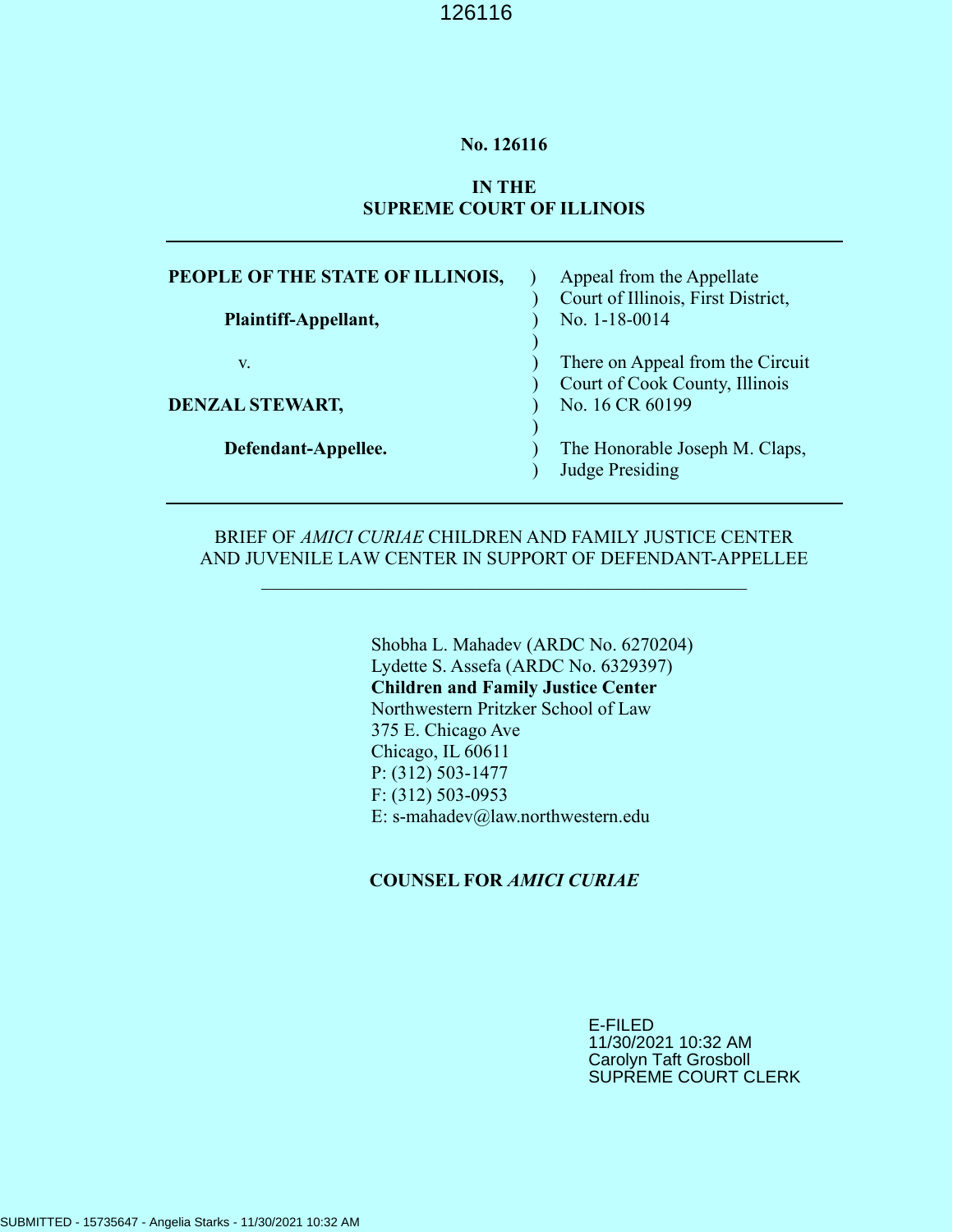| <b>TABLE OF CONTENTS AND POINTS AND AUTHORITIES</b>                                                                                          |  |  |
|----------------------------------------------------------------------------------------------------------------------------------------------|--|--|
|                                                                                                                                              |  |  |
|                                                                                                                                              |  |  |
| PREDICATING CLASS X ELIGIBILITY ON YOUTHFUL<br>I.<br>IGNORES THE CONSTITUTIONALLY<br><b>OFFENSES</b><br>RECOGNIZED DEVELOPMENTAL DIFFERENCES |  |  |
|                                                                                                                                              |  |  |
|                                                                                                                                              |  |  |
| The Fundamental Developmental Differences Between Children<br>A.<br>And Adults Are Well-Established By The United States Supreme             |  |  |
|                                                                                                                                              |  |  |
| Inter-Am. Comm'n. H.R., The Situation of Children in the Adult Criminal                                                                      |  |  |
|                                                                                                                                              |  |  |
|                                                                                                                                              |  |  |
|                                                                                                                                              |  |  |
|                                                                                                                                              |  |  |
| Elizabeth S. Scott & Laurence Steinberg, Adolescent Development and the                                                                      |  |  |
| Brief for the American Psychological Association et al. as Amici Curiae<br>Supporting Petitioners, Graham v. Florida, 560 U.S. 48 (2010)     |  |  |
| Priscilla A. Ocen (E)racing Childhood: Examining the Racialized<br>Construction of Childhood and Innocence in the Treatment of Sexually      |  |  |
| Selen Siringil Perker, Lael E. H. Chester & Vincent Schiraldi, Columbia<br>Justice Lab, Emerging Adult Justice in Illinois: Towards an Age-  |  |  |
|                                                                                                                                              |  |  |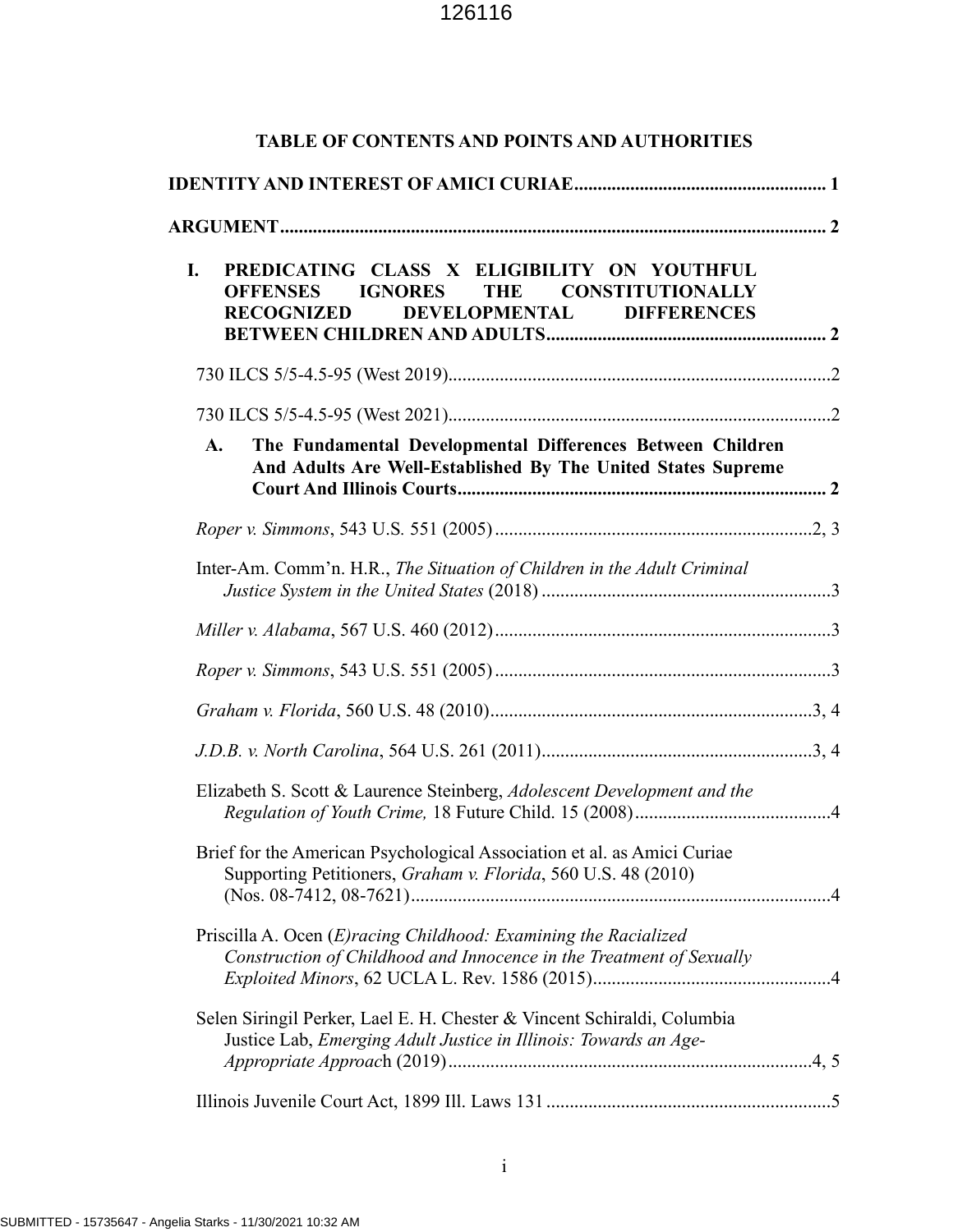| The Illinois Legislature Has Also Recognized The Constitutional<br><b>B.</b>                                                                    |  |
|-------------------------------------------------------------------------------------------------------------------------------------------------|--|
|                                                                                                                                                 |  |
| 1.                                                                                                                                              |  |
| Illinois Juvenile Justice Commission, Raising the Age of Juvenile Court                                                                         |  |
|                                                                                                                                                 |  |
|                                                                                                                                                 |  |
|                                                                                                                                                 |  |
|                                                                                                                                                 |  |
| Justice Policy Institute, Raising the Age: Shifting to a Safer and More                                                                         |  |
|                                                                                                                                                 |  |
| 2.                                                                                                                                              |  |
|                                                                                                                                                 |  |
|                                                                                                                                                 |  |
| THE CLASS X FELONY STATUTE HAS A DISPROPORTIONATE<br>П.                                                                                         |  |
| Juvenile Justice Initiative, Automatic Adult Prosecution of Children in Cook                                                                    |  |
| Marc Mauer, Addressing Racial Disparities in Incarceration, 91 Prison J. 87S                                                                    |  |
| Jeree Michele Thomas & Mel Wilson, Nat'l Ass'n of Social Workers, The<br>Color of Juvenile Transfer: Policy & Practice Recommendations (2017)10 |  |
| Illinois Juvenile Justice Commission, Trial and Sentencing of Youth as Adults                                                                   |  |
| Automatic Adult Trial of Youth in Cook County, Illinois, 2010-2012: What<br>Happens to Youth Tried as Adults?, Juvenile Justice Initiative 11   |  |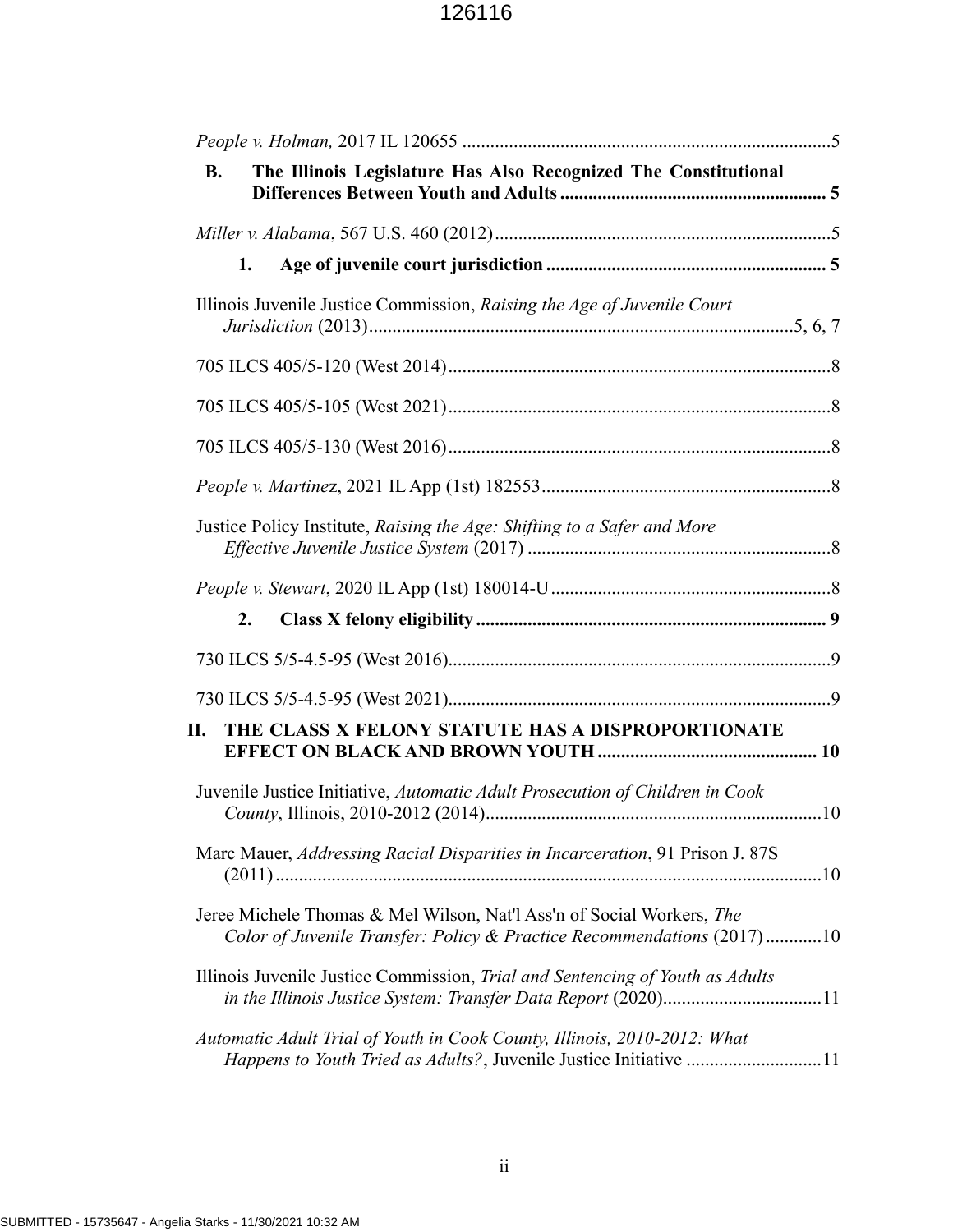| John R. Mills, Anna M. Dorn & Amelia Courtney Hritz, Juvenile Life Without<br>Parole in Law and Practice: Chronicling the Rapid Change Underway, 65 |  |
|-----------------------------------------------------------------------------------------------------------------------------------------------------|--|
|                                                                                                                                                     |  |
| The Sent'g Project, Report of the Sentencing Project to the United Nations                                                                          |  |
| Human Rights Committee: Regarding Racial Disparities in the United                                                                                  |  |
|                                                                                                                                                     |  |
| Lauren Krivo & Ruth Peterson, Extremely Disadvantaged Neighborhoods and                                                                             |  |
|                                                                                                                                                     |  |
| Michael Siegel et al., The Relationship between Racial Residential                                                                                  |  |
| Segregation and Black-White Disparities in Fatal Police Shootings at the                                                                            |  |
|                                                                                                                                                     |  |
| Kristin Henning, The Reasonable Black Child: Race, Adolescence, and the                                                                             |  |
|                                                                                                                                                     |  |
|                                                                                                                                                     |  |
| Patricia Foxen, Perspectives from the Latino Community on Policing and                                                                              |  |
|                                                                                                                                                     |  |
| Supreme Court Releases Statement of Racial Justice, Next Steps for Judicial                                                                         |  |
|                                                                                                                                                     |  |
|                                                                                                                                                     |  |
|                                                                                                                                                     |  |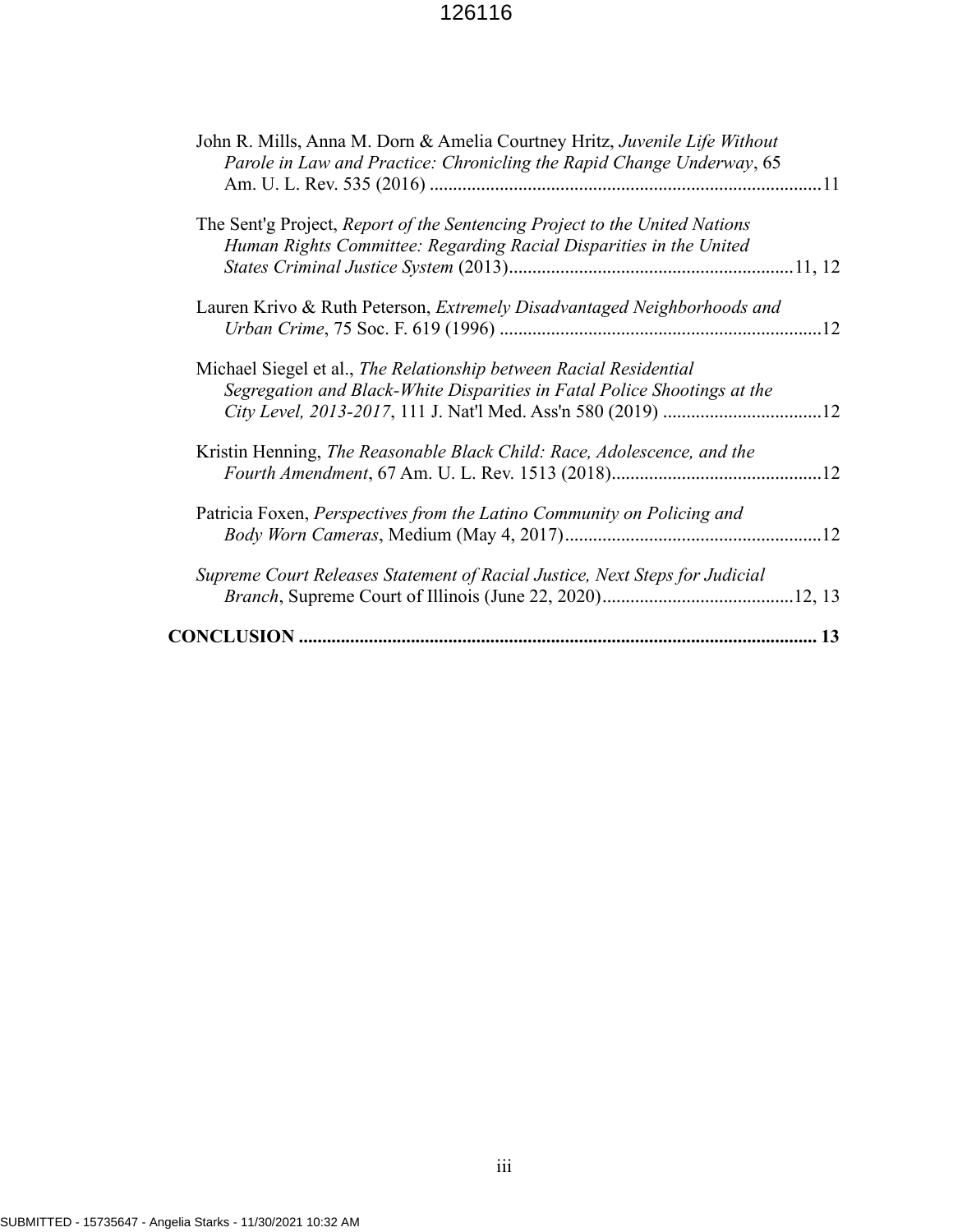#### **IDENTITY AND INTEREST OF AMICI CURIAE**

The **Children and Family Justice Center** (CFJC), part of Northwestern Pritzker School of Law's Bluhm Legal Clinic, was established in 1992 as a legal service provider for children, youth, and families, as well as a research and policy center. Currently, clinical staff at the CFJC provide advocacy on policy issues affecting children in the legal system, and legal representation for children, including in the areas of juvenile delinquency, criminal justice, special education, school suspension and expulsion, and immigration and political asylum. In its 29-year history, the CFJC has served as *amici* in numerous state and United States Supreme Court cases based on its expertise in the representation of children in the legal system.

**Juvenile Law Center** advocates for rights, dignity, equity, and opportunity for young people in the child welfare and justice systems through litigation, appellate advocacy, and submission of amicus briefs, policy reform, public education, training, consulting, and strategic communications. Founded in 1975, Juvenile Law Center is the first non-profit public interest law firm for children in the country. Juvenile Law Center strives to ensure that laws, policies, and practices affecting young people advance racial and economic equity and are rooted in research, consistent with the unique developmental characteristics of youth and young adults, and reflective of international human rights values. Juvenile Law Center has represented hundreds of young people and filed influential amicus briefs in state and federal cases across the country.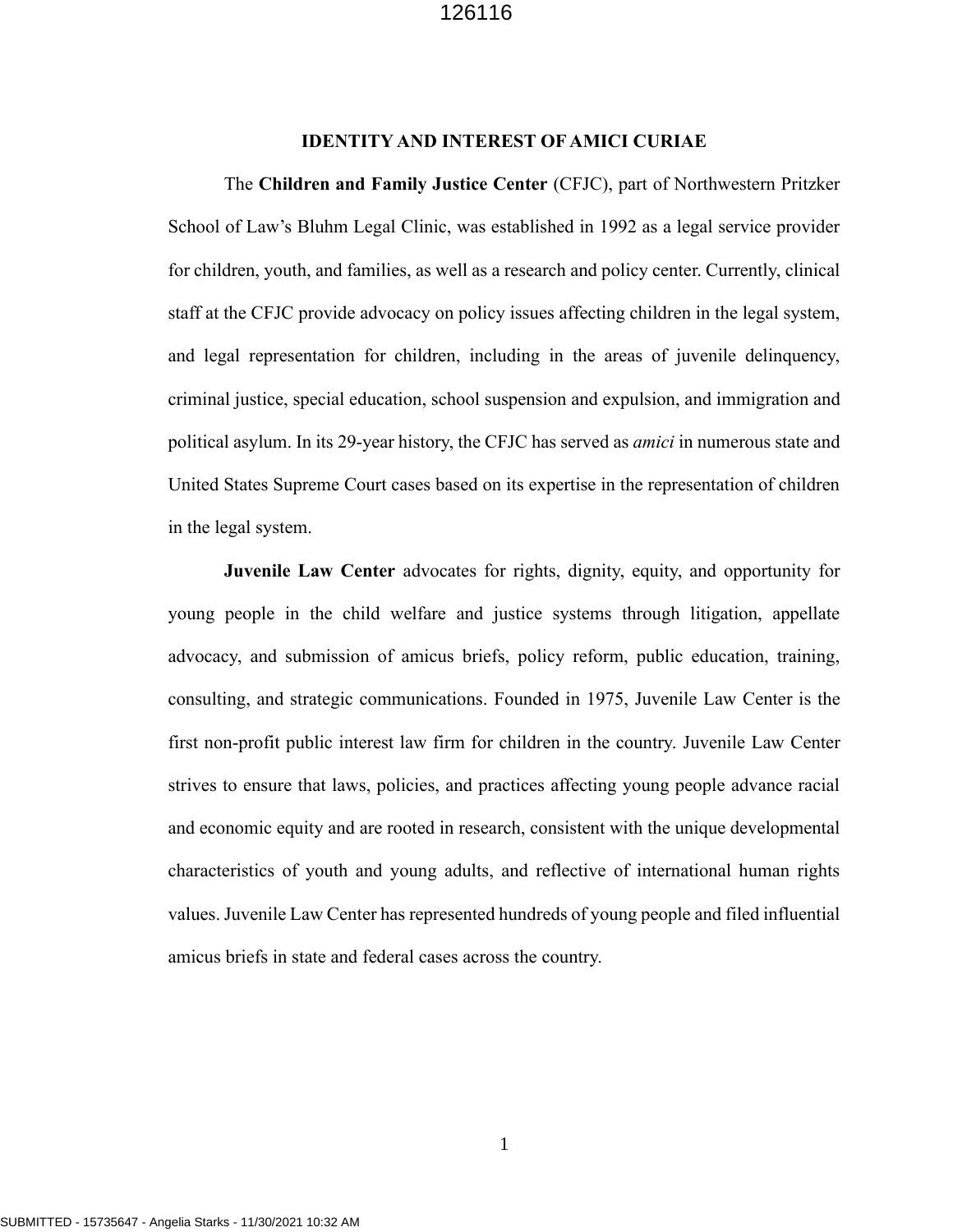#### <span id="page-5-0"></span>**ARGUMENT**

### **I. PREDICATING CLASS X ELIGIBILITY ON YOUTHFUL OFFENSES IGNORES THE CONSTITUTIONALLY RECOGNIZED DEVELOPMENTAL DIFFERENCES BETWEEN CHILDREN AND ADULTS**

<span id="page-5-1"></span>Prior to July 2021, offenses committed by youth under age 18 were included in eligibility for Class X Sentencing. 730 ILCS 5/5-4.5-95(b) (West 2019). The Illinois General Assembly has recently amended this statute to exclude offenses committed by any person under age 21. 730 ILCS 5/5-4.5-95(b) (West 2021). However, the prior statutory scheme, under which Denzal Stewart was convicted, contradicts the United States Supreme Court's and Illinois' well-established recognition of the constitutional difference between children and adults by allowing two predicate offenses to serve as the basis for eligibility under Class X adult mandatory sentencing when those offenses occurred when the individual was a child. Juvenile Law Center joins the Office of the State Appellate Defender and the Children and Family Justice Center in asking this Court to exclude offenses committed before age 18 from Class X Offender eligibility.

### **A. The Fundamental Developmental Differences Between Children And Adults Are Well-Established By The United States Supreme Court And Illinois Courts**

<span id="page-5-2"></span>Since its decision in *Roper v. Simmons*, the U.S. Supreme Court has recognized that the fundamental developmental differences between children and adults inform how the law treats youth. *Roper v. Simmons*, 543 U.S*.* 551, 569-70 (2005). The Court acknowledged that what separates children from adults is their "lack of maturity and an underdeveloped sense of responsibility[,]" "impetuous and ill-considered actions and decisions[,]" "that juveniles are more vulnerable or susceptible to negative influences and outside pressures, including peer pressure" and "the character of a juvenile is not as well formed as that of an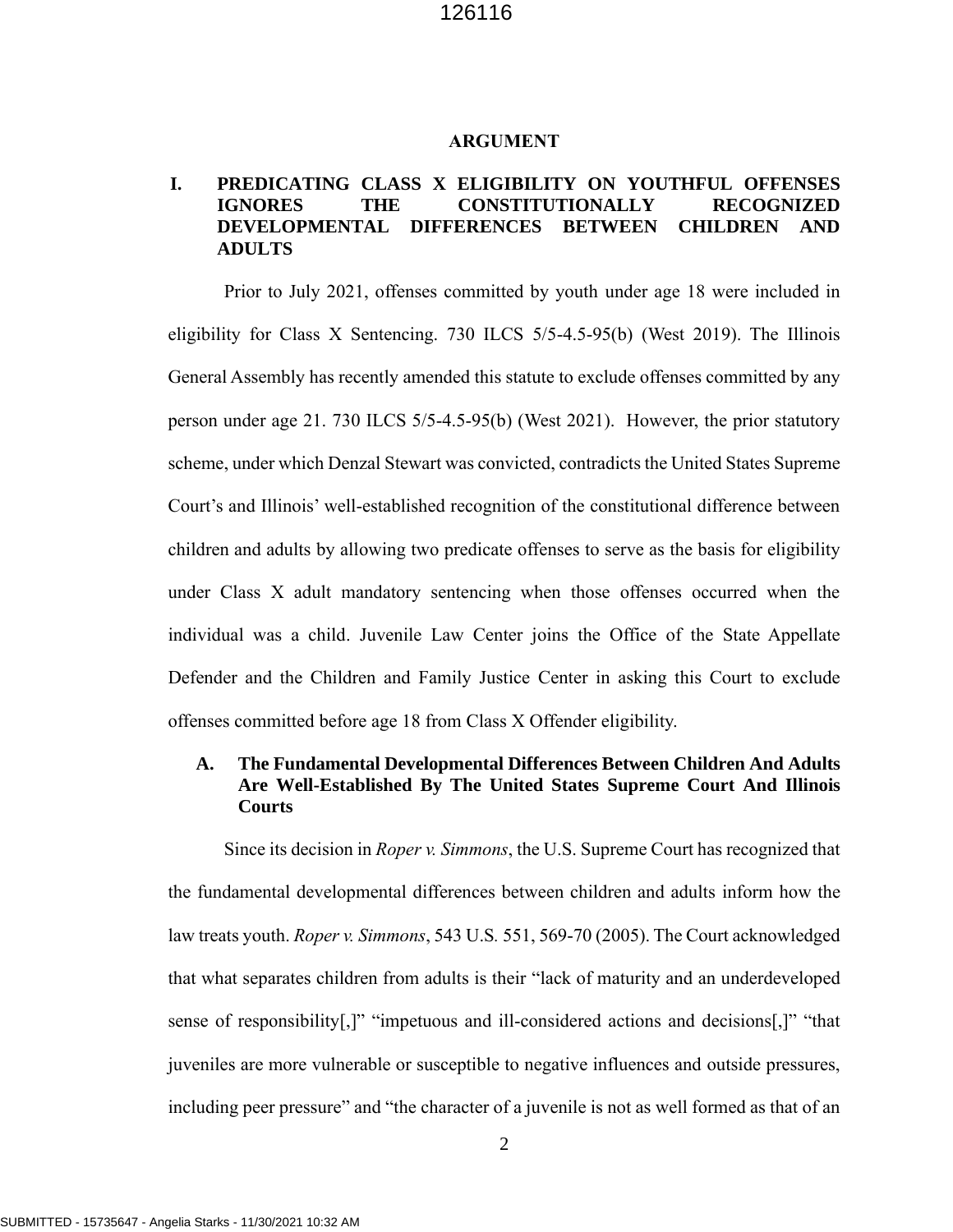<span id="page-6-1"></span><span id="page-6-0"></span>adult." *Id.* (first quoting *Johnson v. Texas*, 509 U.S. 350, 367 (1993), then citing *Eddings v. Oklahoma*, 455 U.S. 104, 115 (1982)). Given these characteristics of youth, "any proceeding that involves them, as well as the sanction imposed on children found guilty of crime, should respect these differences." Inter-Am. Comm'n. H.R., *The Situation of Children in the Adult Criminal Justice System in the United States* 63 (2018), http://www.oas.org/en/iachr/reports/pdfs/Children-USA.pdf.

<span id="page-6-5"></span><span id="page-6-4"></span><span id="page-6-3"></span><span id="page-6-2"></span>Following *Roper,* the U.S. Supreme Court transformed the role that youth and its attendant circumstances play in sentencing children. *Miller v. Alabama*, 567 U.S. 460 (2012). First, *Miller* reaffirmed the understanding that children have diminished culpability for offenses they may commit—no matter how serious the offense—and have greater prospects for reform. *Id.* at 471-72. A child's lesser culpability stems from characteristics unique to adolescents: a lack of maturity, a transient proclivity for recklessness and impulsivity, a vulnerability to peer pressure, and undeveloped personalities. *Id*. Based on these characteristics, youth are "less deserving of the most severe punishments." *Id.* at 471 (quoting *Graham v. Florida*, 560 U.S. 48, 68 (2010)). The *Miller* decision echoed previous Supreme Court cases that emphasized the principle that youth are developmentally different from adults and that these differences are relevant to their constitutional rights. *See*, *e.g.*, *Roper,* 543 U.S*.* at 578 (holding that imposing the death penalty on individuals convicted as juveniles violates the Eighth Amendment's prohibition against cruel and unusual punishment); *Graham*, 560 U.S. at 82 (holding that it is unconstitutional to impose life without parole sentences on juveniles convicted of non-homicide offenses); and *J.D.B. v. North Carolina*, 564 U.S. 261, 271-72 (2011) (holding that a child's age must be taken into account for purposes of the *Miranda* custody test).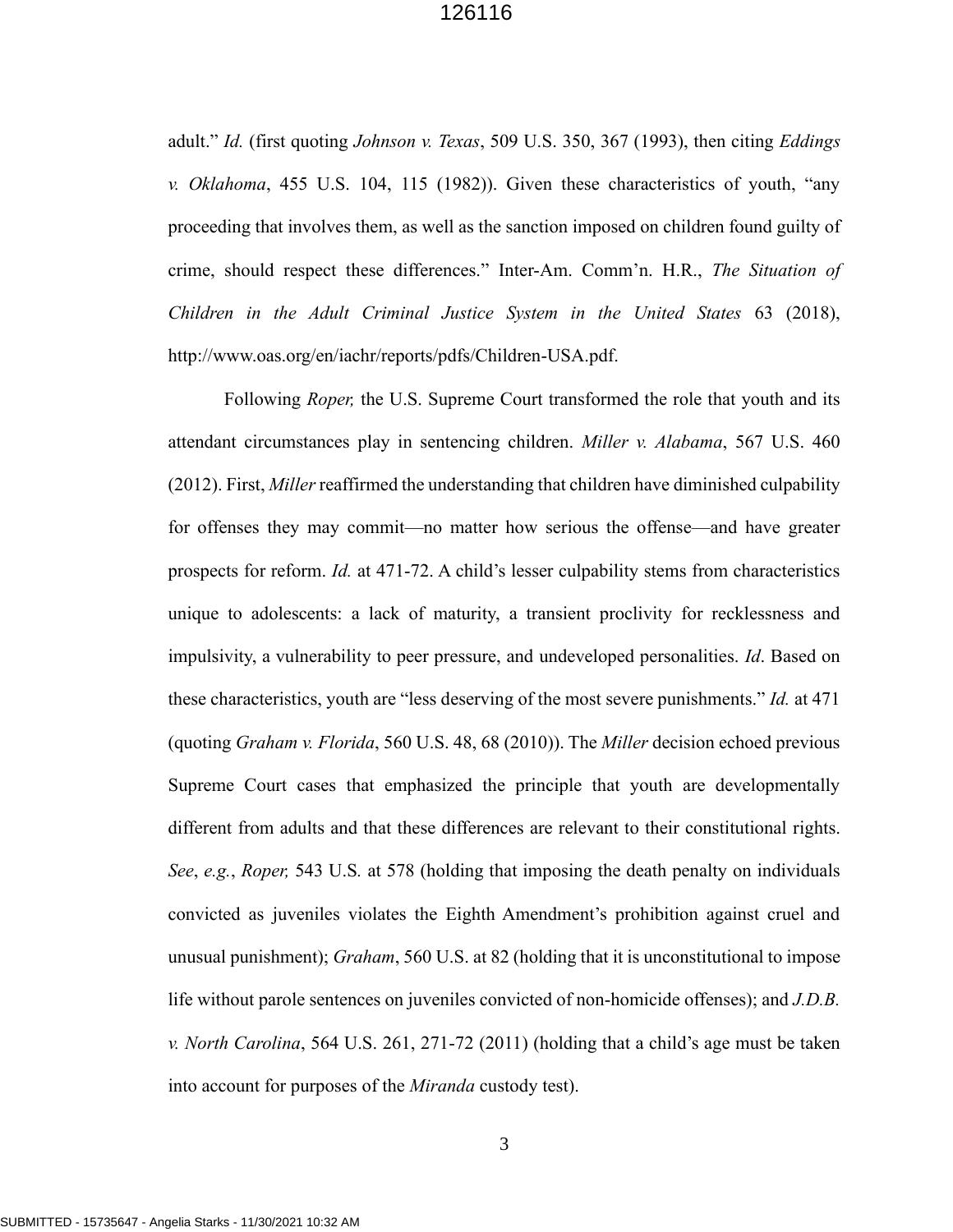<span id="page-7-2"></span><span id="page-7-1"></span><span id="page-7-0"></span>In reaching these conclusions, the Court relied upon an increasingly settled body of research confirming the distinct emotional, psychological, and neurological attributes of youth that contribute to their immaturity, impetuosity, susceptibility to peer influence, and greater capacity for rehabilitation. *Graham*, 560 U.S. at 68. For instance, adolescents have a diminished ability to perceive potential risks, *J.D.B.*, 564 U.S. at 272, and make appropriate decisions, Elizabeth S. Scott & Laurence Steinberg, *Adolescent Development and the Regulation of Youth Crime,* 18 Future Child. 15, 20 (2008) ("Considerable evidence supports the conclusion that children and adolescents are less capable decision makers than adults in ways that are relevant to their criminal choices."), which is exacerbated by their difficulty in thinking realistically about events that may occur in the future. *See* Brief for the American Psychological Association et al. as Amici Curiae Supporting Petitioners at 11–12, *Graham v. Florida*, 560 U.S. 48 (2010) (Nos. 08-7412, 08-7621). Immaturity is an essential, biological characteristic of childhood, particularly during adolescence.

<span id="page-7-3"></span>[T]he parts of the brain associated with critical thinking, "long-term planning, regulation of emotion, impulse control, and the evaluation of risk and reward continue to mature over the course of adolescence, and perhaps well into young adulthood."

<span id="page-7-5"></span><span id="page-7-4"></span>Priscilla A. Ocen, (*E)racing Childhood: Examining the Racialized Construction of Childhood and Innocence in the Treatment of Sexually Exploited Minors*, 62 UCLA L. Rev. 1586, 1600–01 (2015) (quoting Elizabeth S. Scott & Laurence Steinberg, *Blaming Youth*, 81 Tex. L. Rev. 799, 816 (2003)). In fact, there is increasing evidence that "brain development has not reliably reached adult levels of functioning" until the third decade of life. Selen Siringil Perker, Lael E. H. Chester & Vincent Schiraldi, Columbia Justice Lab, *Emerging Adult Justice in Illinois: Towards an Age-Appropriate Approac*h 3 (2019) (quotingAmy Peykoff Hardin, Jesse M. Hackell & Committee On Practice and Ambulatory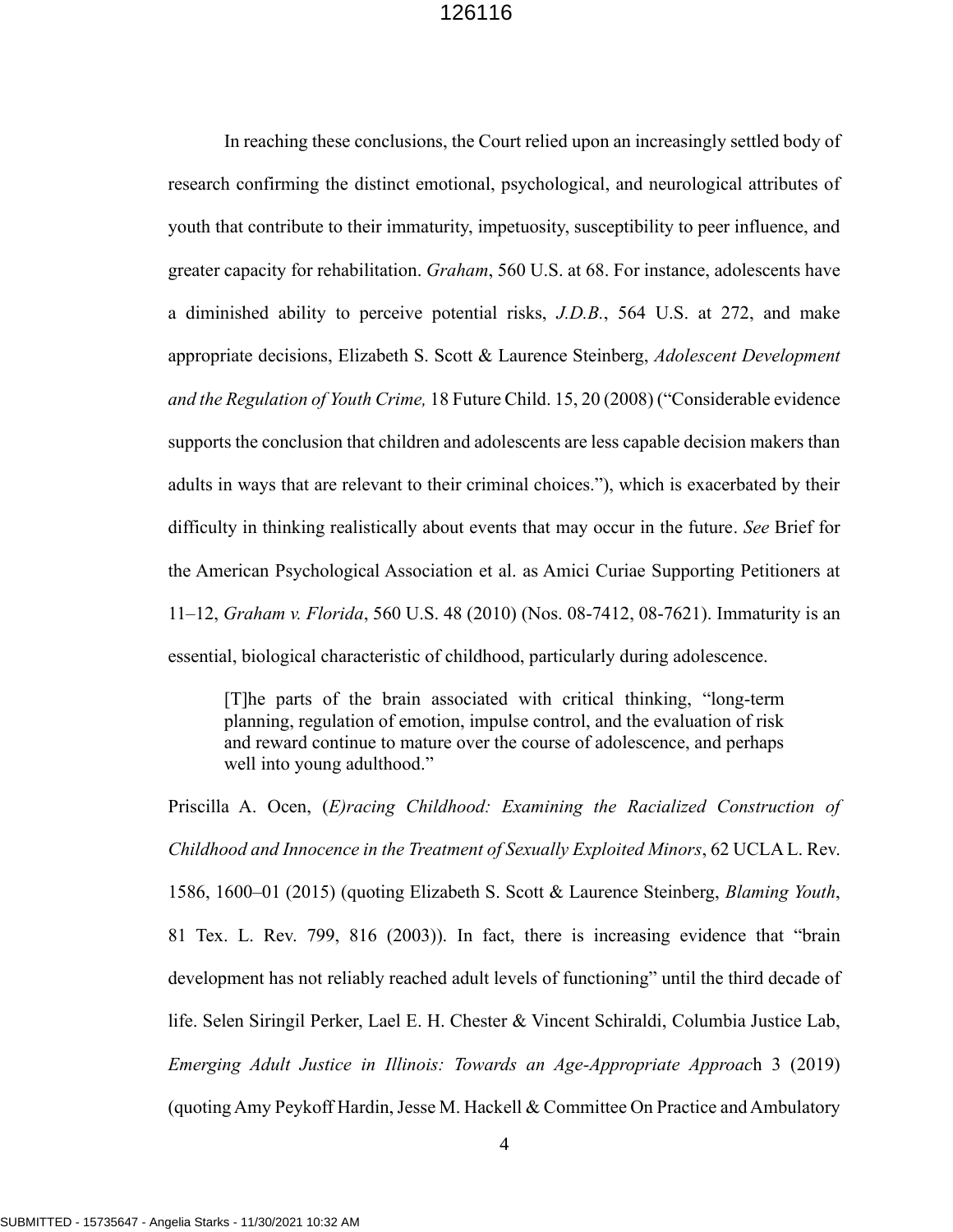Medicine, *Age Limit of Pediatrics*, 140 Pediatrics e20172151 (2017)).

<span id="page-8-1"></span><span id="page-8-0"></span>The Illinois judiciary has echoed the findings of the U.S. Supreme Court. In 1899, Illinois established the nation's first juvenile court. *See* Illinois Juvenile Court Act, 1899 Ill. Laws 131. Since, then, Illinois has been a leader in juvenile justice jurisprudence and this Court's holdings have echoed the findings of the United States Supreme Court. In *People v. Holman*, the Illinois Supreme Court concluded that "age is not just a chronological fact but a multifaceted set of attributes that carry constitutional significance." 2017 IL 120655, ¶ 44 (citing *People v. McWilliams*, 348 Ill. 333, 336 (1932), *People v. Miller*, 2020 Ill. 2d328, 341 (2002), and *People v. La Pointe*, 88 Ill. 2d 482, 497 (1981)). The Court emphasized that youth matters in sentencing, and that age and age-related characteristics must be considered as mitigating factors in sentencing youth. *Id.*

### **B. The Illinois Legislature Has Also Recognized The Constitutional Differences Between Youth and Adults**

<span id="page-8-2"></span>As set forth above, individuals who are convicted for offenses that occurred before age 18 are less culpable than their adult counterparts and are presumed to have the capacity for rehabilitation. *Miller*, 567 U.S. at 472–74. Yet, Mr. Stewart's youth was not taken into consideration because the state jurisdictional laws required the court to treat him as an adult at age 16. However, since Mr. Stewart's sentencing, the Illinois General Assembly has passed legislation informed by the differences between youth and adults.

#### <span id="page-8-3"></span>**1. Age of juvenile court jurisdiction**

As early as 2005, the General Assembly considered raising the age of juvenile court jurisdiction to 18. Illinois Juvenile Justice Commission, *Raising the Age of Juvenile Court Jurisdiction* 13 (2013), https://ijjc.illinois.gov/wp-content/uploads/2021/08/IJJC-Raising-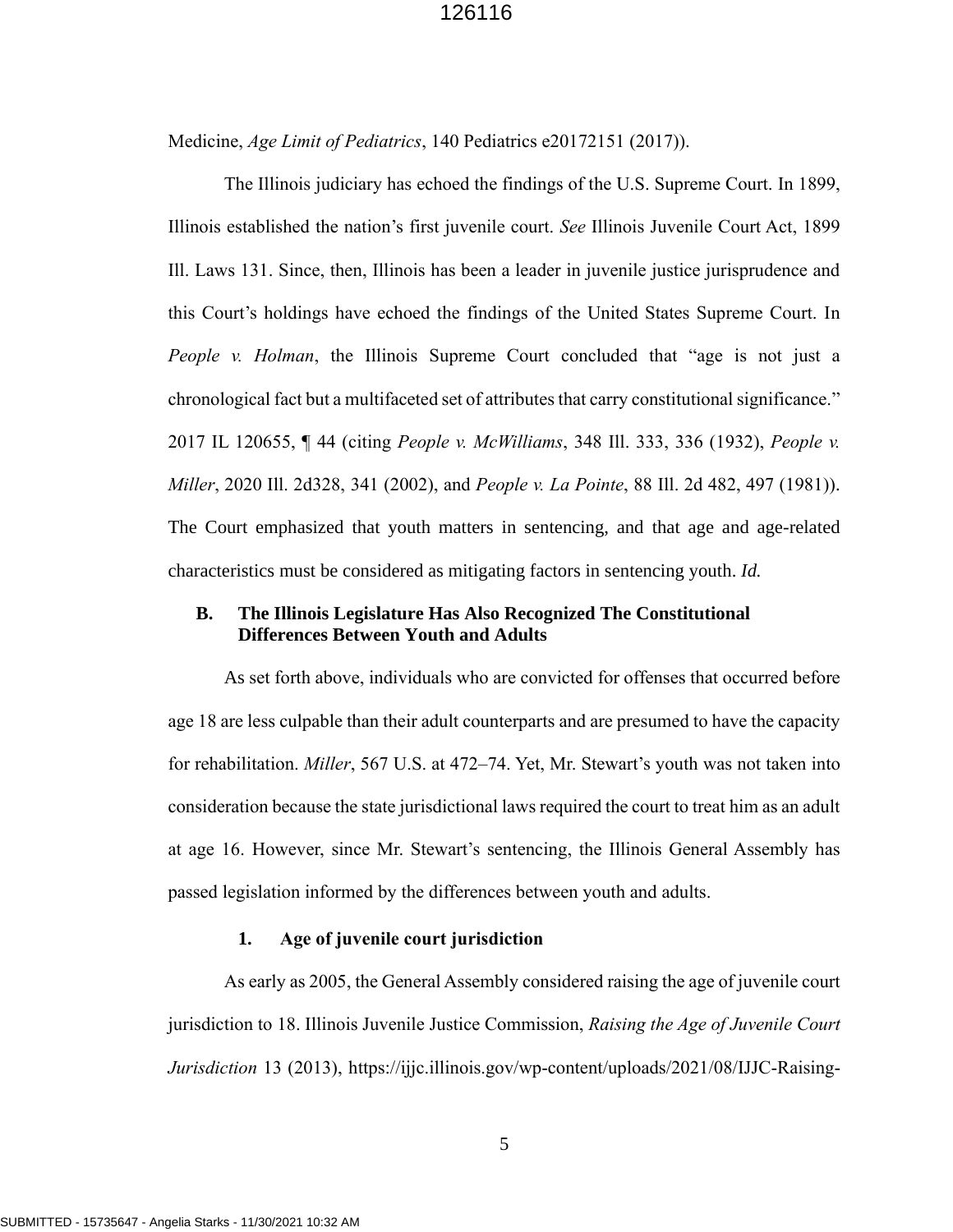<span id="page-9-0"></span>the-Age-Report.pdf. Proponents argued that 17-year-olds are still maturing and making impulsive decisions; therefore they are still capable of change and rehabilitation. *Id.* In 2010, Illinois raised the general age of juvenile jurisdiction to 18, but only for misdemeanor offenses. *Id.* at 14. This automatically "rout[ed]" youth under the age of 18 who committed felony offenses to the adult criminal court. *Id.* at 10. As such, age was not considered in sentencing. *Id.* at 11.

Shortly after passage of the 2010 change, the Illinois Juvenile Justice Commission began studying and devising recommendations for including felony-charged 17-year-olds under the jurisdiction of the Juvenile Court. Illinois Juvenile Justice Commission, *supra,* at 14. The Commission recognized that the brain of a 17-year-old is still developing and is still "deep into the process of remodeling itself and maturing towards adulthood." *Id.* at 17. The Commission looked to scientific research on adolescent brains, which showed that the "frontal lobes of 17-year-olds are less developed than adults<sup>1</sup>." *Id.* at 18 (citing Elizabeth R. Sowell et. al., *Mapping Cortical Change Across the Human Life Span*, 6 Nature Neuroscience 309, 309 (2003)). Youth instead rely more on the amygdala, an area of the brain associated with strong negative emotions, impulsive and aggressive behaviors, "fight or flight" responses, and the production of rapid protective responses without conscious participation. *Id.* (citing Gargi Talukder, *Decision-Making Is Still a Work in Progress for Teenagers*, Brain Connection (July 2000), Elkhonon Goldberg, *The Executive Brain:* 

<sup>&</sup>lt;sup>1</sup> Frontal lobes are responsible "for making decisions, assessing risk, controlling impulses, making moral judgements, considering future consequences, evaluating reward and punishment, and reacting to positive and negative feedback." Illinois Juvenile Justice Commission, *supra,* at 18 (citing Brief for American Medical Association et al. as Amici Curiae Supporting Respondent at 12, *Roper v. Simmons*, 543 U.S. 551 (2005) (No. 03- 633)).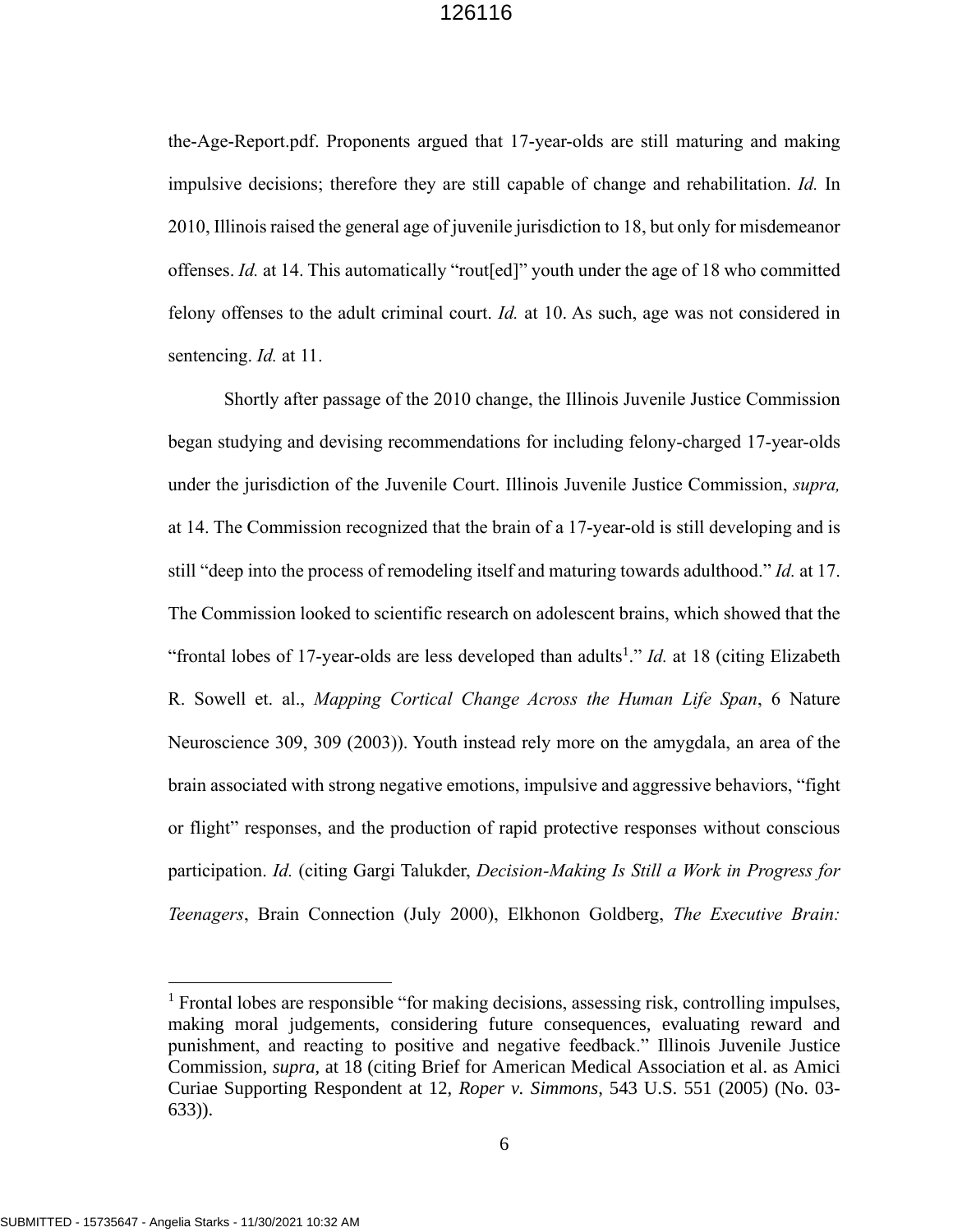*Frontal Lobes and the Civilized Mind* 143 (2001), Brief for American Medical Association et al., *supra* note 1, at 12, then quoting Abigail A. Baird et. al*., Functional Magnetic Resonance Imaging of Facial Affect Recognition in Children and Adolescents*, 38 J. Am. Acad. Child & Adolescent Psychiatry 1, 1 (1999)). The Commission also recognized the U.S. Supreme Court's determination that adolescents are fundamentally different from adults and that even youth who commit the most serious crimes must be held to a different standard of accountability. *Id.* at 20 (citing *Graham*, 560 U.S. at 66–68).

<span id="page-10-0"></span>The Commission ultimately concluded "[b]ecause all 17-year-olds, including those arrested for felony offenses, are less culpable and have a greater chance of rehabilitation than adults, juvenile court jurisdiction should be extended to include all 17-year-olds." Illinois Juvenile Justice Commission, *supra,* at 21. The Commission also noted that: 1) most 17-year-olds stop offending; 2) youth recidivate more in adult court than in juvenile court; 3) raising the age will have long-term economic benefits for Illinois; and 4) including 17-year-olds who commit felonies under juvenile court jurisdiction will be manageable and will not overwhelm the local justice systems as predicted. *Id.* at 21-30, 60. Significantly, the Commission noted the impact of sentencing when youth face felony charges in adult court as opposed to juvenile court. *Id.* at 52. In comparing sentencing for youth charged in juvenile court with those charged in adult court, the Commission noted that, "[c]riminal [c]ourt does not conduct independent investigation of family, social history, or living circumstances (even if 17-year-old is a DCFS ward)," the judge "may sentence defendant to a set term in a county jail" and to a "set term of incarceration in the Illinois Department of Corrections, and that "all adult mandatory minimum sentences and enhancements apply." *Id.* at 52, Table.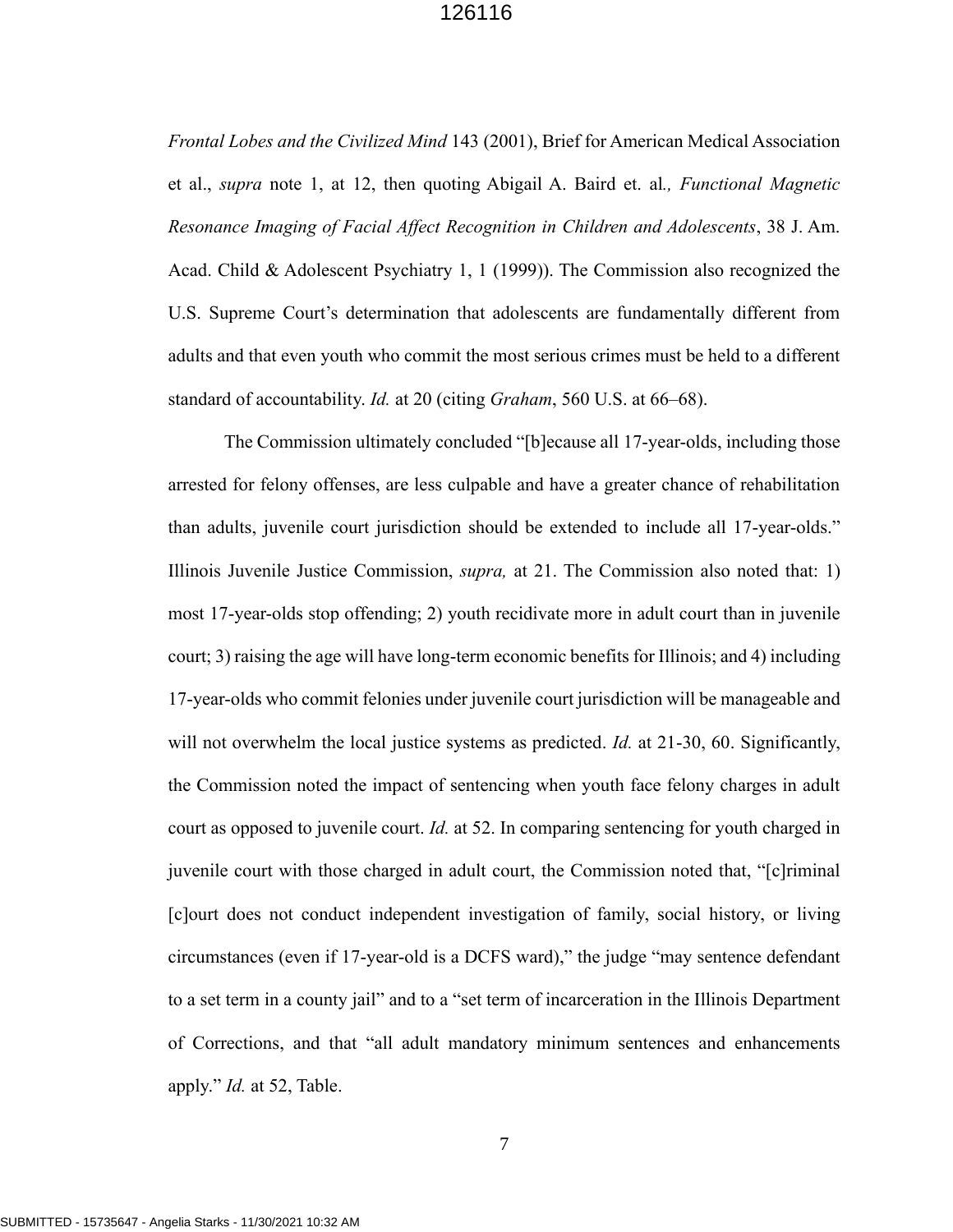<span id="page-11-2"></span><span id="page-11-1"></span><span id="page-11-0"></span>Ultimately, the Illinois legislature followed the Commission's recommendations by raising the age of juvenile court jurisdiction in 2014 by amendment to the Juvenile Court Act. *See* 705 ILCS 405/5-120 (West 2014); 705 ILCS 405/5-105 (West 2021). With some exceptions, including first degree murder, aggravated criminal sexual assault and aggravated battery with a firearm, all youth under the age of 18 are now subject to juvenile court jurisdiction. 705 ILCS 405/5-130 (West 2016); 705 ILCS 405/5-120 (West 2014)*.*  The General Assembly also removed non-violent offenses, such as residential burglary, from the types of offenses that would exclude youth age 17 from juvenile court jurisdiction. *See* 705 ILCS 405/5-130 (West 2016). The Appellate Court noted that "this amendment provided some indication that the legislature intended to treat minors who commit certain crimes differently from adults charged with those crimes." *People v. Martine*z, 2021 IL App (1st) 182553, ¶¶ 60, 63 (citing *People v. Miles*, 2020 IL App (1st) 180736, ¶ 21 and *People v. Williams,* 2020 Il App (1st) 190414 (20) (finding that defendant's robbery conviction, which occurred while he was a juvenile, cannot serve as a predicate offense for Class X sentencing). Additionally, despite initial concerns that raising the age would overwhelm the system and increase the financial impact, stakeholders saw a decrease in juvenile crime after raising the age. Justice Policy Institute, *Raising the Age: Shifting to a Safer and More Effective Juvenile Justice System* 42-43 (2017), https://justicepolicy.org/ wp-content/uploads/2021/06/raisetheage.fullreport.pdf.

<span id="page-11-5"></span><span id="page-11-4"></span><span id="page-11-3"></span>Here, Denzal Stewart's offense at age 17, for which he was convicted in adult court, occurred in 2013, one year before the Juvenile Court Act was amended. *People v. Stewart*, 2020 IL App (1st) 180014-U,  $\P$  26. Although this was Mr. Stewart's first offense, juvenile court jurisdiction ended at age 16 at the time of his offense and therefore he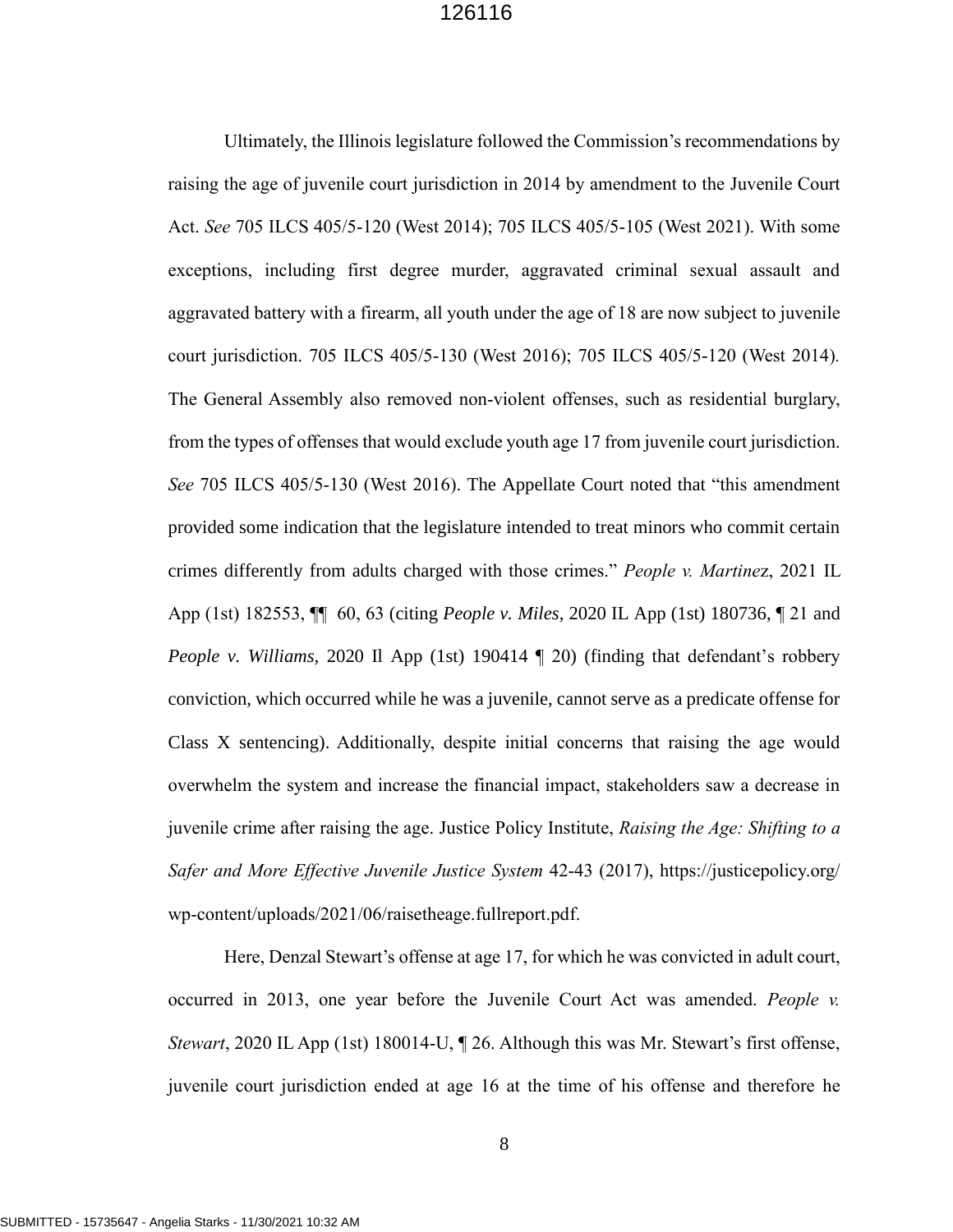automatically fell under adult court jurisdiction. Because today Mr. Stewart's 2013 offense would not be subject to criminal court jurisdiction, it should not now be included as a qualifying offense for Class X sentencing.

#### <span id="page-12-0"></span>**2. Class X felony eligibility**

The State based Mr. Stewart's Class X eligibility on the version of the statute then in effect. At that time, prior offenses qualified under the statute so long as the first felony was committed after 1978, the second was committed after conviction of the first, and the third was committed after conviction of the second. *See* 730 ILCS 5/5-4.5-95(b) (West 2016). As outlined above, Illinois has since recognized the constitutionally significant difference between offenses committed by youth age 17 or younger and those of adults. This is evident in a revision of the Class X statute, effective July 2021, which now requires that "the first offense was committed when the person was 21 years of age or older." 730 ILCS 5/5-4.5-95(b)(4) (West 2021). With this change, the General Assembly established that offenses committed by youth should not serve as a qualifying offense under the Class X Felony Statute.

Given the clear legislative stance, the use of mandatory punishments in the adult system for youthful predicate offenses contravenes this Court's and the Illinois Legislature's longstanding commitment to ensuring the law reflects the differences between youth and adults. The U.S. Supreme Court, the Illinois Legislature, and science alike recognize that youth at age 17 do not have the mental capability to make decisions as adults. The General Assembly now agrees that today a 17-year-old, like Mr. Stewart was at the time, would be subject to juvenile court jurisdiction for residential burglary. Given the evolution of juvenile sentencing, it is inapposite to permit courts to pile on excessive

<span id="page-12-1"></span>9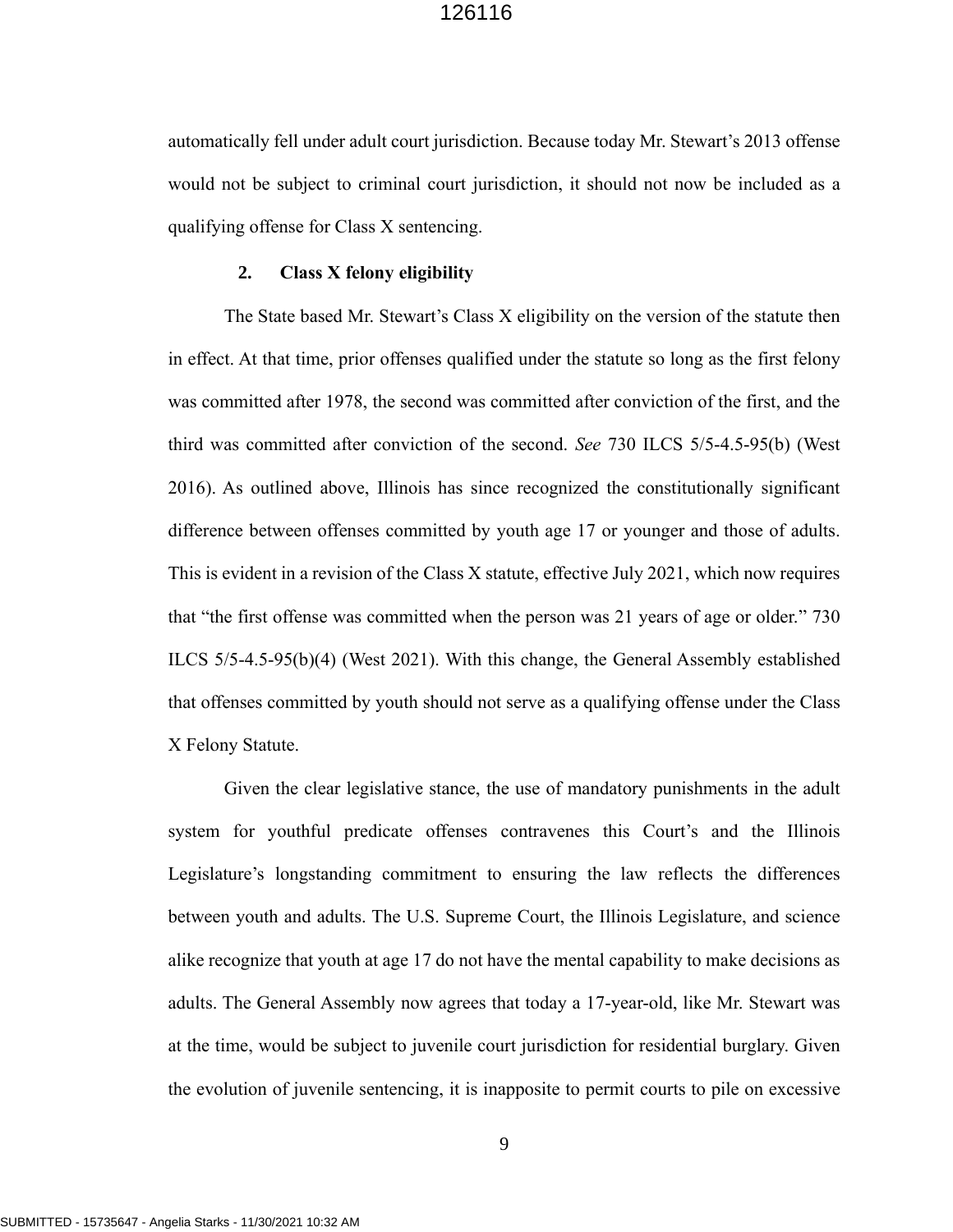adult penalties on youth for an offense that is now handled in the juvenile court system, a system whose goal is to rehabilitate and not punish.

#### **II. THE CLASS X FELONY STATUTE HAS A DISPROPORTIONATE EFFECT ON BLACK AND BROWN YOUTH**

<span id="page-13-2"></span><span id="page-13-1"></span><span id="page-13-0"></span>Eliminating youthful offenses from Class X sentencing eligibility would also address the disproportionate effects that those sentencing schemes have on Black and Brown youth in Illinois through the disparate rates that Black and Brown children are transferred to adult court. Studies have shown that "automatic transfer[s] disproportionately affect[] children of color." Juvenile Justice Initiative, *Automatic Adult Prosecution of Children in Cook County*, Illinois, 2010-2012 11 (2014), https://jjustice.org/wp-content/uploads/Automatic-Adult-Prosecution-of-Children-in-Cook-County-IL.pdf. Indeed, prior to the 2014 amendment of the Juvenile Justice Act, Black and Brown youth were disproportionately excluded from juvenile court jurisdiction. *Id*. This disproportionality is consistent with national data. At every stage of the criminal justice system, from interrogation through arrest, prosecution and plea negotiation, trial, and sentencing, people of color—particularly Black males—are treated more harshly than white individuals. *See*, *e.g*., Marc Mauer, *Addressing Racial Disparities in Incarceration*, 91 Prison J. 87S, 91S-95S (2011). Black children are more likely to be prosecuted as adults and incarcerated with adults. Nationally, Black youth comprise 14% of the general population, but 47.3% of the youth transferred to adult court by juvenile court judges. Jeree Michele Thomas & Mel Wilson, Nat'l Ass'n of Social Workers, *The Color of Juvenile Transfer: Policy & Practice Recommendations* 1 (2017), https://www.socialworkers.org/ LinkClick.aspx?fileticket=30n7g-nwam8%3D&portalid=0. The greater number of Black youth tried in the adult criminal justice system results in the systematic, long-term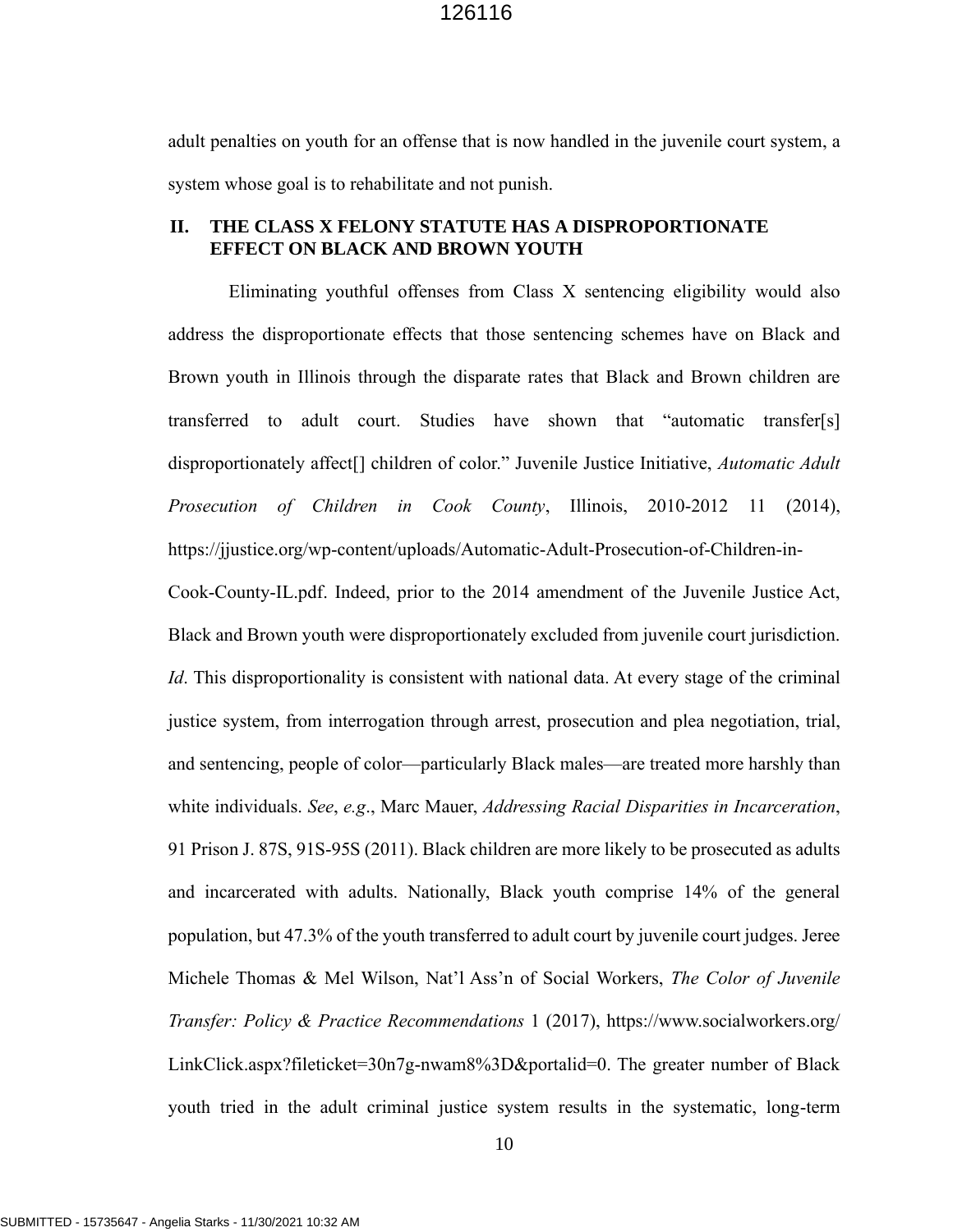<span id="page-14-0"></span>incarceration of thousands of Black youth. Given that Black and Brown youth enter the adult criminal justice system at a rate higher than their peers, the former Class X Offender Statute, which automatically imposed adult punishments on individuals convicted of youthful offenses, contributes to this racial disparity. In fact, a 2020 report studying data from 2017 found that Black and Brown youth continue to be transferred to the adult court at disproportionate rates. *Se*e Illinois Juvenile Justice Commission, *Trial and Sentencing of Youth as Adults in the Illinois Justice System: Transfer Data Report* 9 (2020), https://ijjc.illinois.gov/wp-content/uploads/2021/08/IJJC-Trial-and-Sentencing-of-Youthas-Adults-in-the-Illinois-Justice-System-Transfer-Data-Report-Calendar-Year-2017 0.pdf) (showing that the majority of youth (51%) transferred to adult court were Black/African American); *see also Automatic Adult Trial of Youth in Cook County, Illinois, 2010-2012: What Happens to Youth Tried as Adults?*, Juvenile Justice Initiative, https://jjustice.org/wp-content/uploads/Automatic-Transfer-Infographics.pdf (showing that between 2010-2012 only 1 out of the 257 youth automatically transferred to adult court in Cook County was white).

<span id="page-14-3"></span><span id="page-14-2"></span><span id="page-14-1"></span>These disparities are a result of policies and practices, implicit biases, and the structural disadvantage of communities of color. *See*, *e.g*., John R. Mills, Anna M. Dorn & Amelia Courtney Hritz, *Juvenile Life Without Parole in Law and Practice: Chronicling the Rapid Change Underway*, 65 Am. U. L. Rev. 535, 584–85 (2016) ("racially biased political appeals played an important role in creating the climate that led to the enactment of . . . legislation" that increased the criminalization of Black youth (quoting Sara Sun Beale, *You've Come a Long Way, Baby: Two Waves of Juvenile Justice Reforms from Jena, Louisiana,* 44 Hav. C.R.-C.L. L. Rev. 511, 514 (2009))); The Sent'g Project, *Report of the*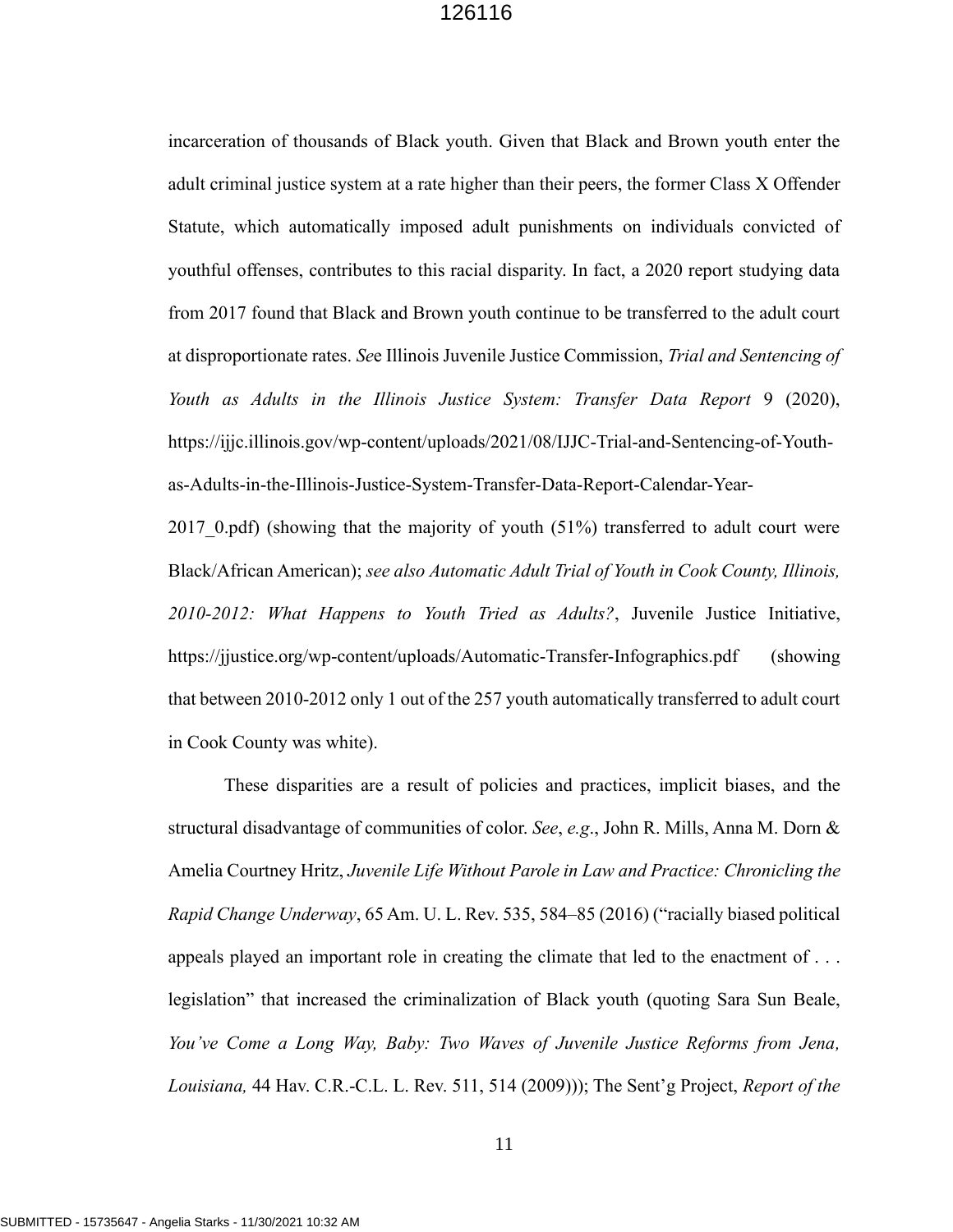<span id="page-15-2"></span><span id="page-15-1"></span><span id="page-15-0"></span>*Sentencing Project to the United Nations Human Rights Committee: Regarding Racial Disparities in the United States Criminal Justice System* 3-6 (2013) (citing Sandra Graham & Brian S. Lowery, *Priming Unconscious Racial Stereotypes About Adolescent Offenders*, 28 Law & Hum. Behav. 483, 485 (2004)), https://www.sentencingproject.org/wpcontent/uploads/2015/12/Race-and-Justice-Shadow-Report-ICCPR.pdf; Lauren Krivo & Ruth Peterson, *Extremely Disadvantaged Neighborhoods and Urban Crime*, 75 Soc. F. 619, 642 (1996) (discussing arrest rates); Michael Siegel et al., *The Relationship between Racial Residential Segregation and Black-White Disparities in Fatal Police Shootings at the City Level, 2013-2017*, 111 J. Nat'l Med. Ass'n 580, 585–86 (2019) (discussing effect of neighborhood segregation on racial disparities in police shootings); Kristin Henning, *The Reasonable Black Child: Race, Adolescence, and the Fourth Amendment*, 67 Am. U. L. Rev. 1513, 1554–56 (2018) (citing Ronald Weitzer & Rod K. Brunson, *Strategic Responses to the Police among Inner-City Youth*, 50 Socio. Q. 235, 235–36 (2009)) (Black youth experience extensive surveillance and harmful police encounters, including constant police presence and frequent pedestrian or vehicle stops); Patricia Foxen, *Perspectives from the Latino Community on Policing and Body Worn Cameras*, Medium (May 4, 2017), https://medium.com/equal-future/perspectives-from-the-latino-community-on-policingand-body-worn-cameras-47f150f71448 (documenting reactions to the hyper-policing of Latino communities).

<span id="page-15-4"></span><span id="page-15-3"></span>In a press release issued on June 22, 2020, the Illinois Supreme Court recognized the disproportionate impact that the application of certain laws, rules, policies, and practices had and continue to have on Black and Brown people in Illinois and nationally. *See Supreme Court Releases Statement of Racial Justice, Next Steps for Judicial Branch*,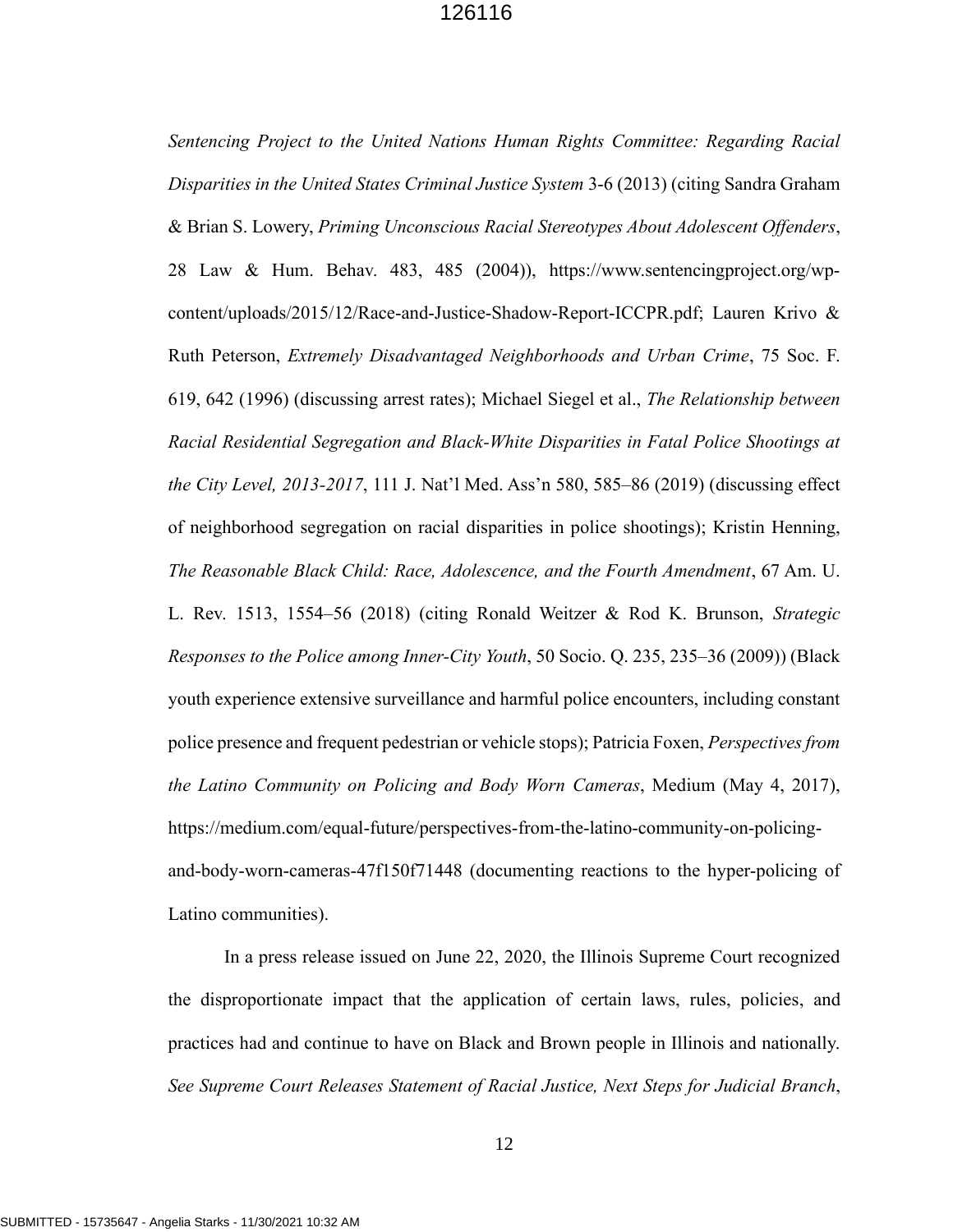Supreme Court of Illinois (June 22, 2020), https://perma.cc/5CXM-UYKV. The Court noted "[r]acism exists, whether it be actualized as individual racism, institutional racism or structural racism, and it undermines our democracy, the fair and equitable administration of justice, and severely diminishes individual constitutional protections and safeguards" of citizenship, rights, and the sacred benefits of all. *Id.* Black and Brown people should not have a diminished expectation of fairness, equity, and freedom from racial discrimination, yet they "are continually confronted with racial injustices that the Courts have the ability to nullify and set right." *Id.* The Illinois Supreme Court reiterated that: "Where frailties in the disposition of justice exist, we will recognize and acknowledge them and seek to rectify any injustice." *Id.* This Court can put action to its words by ensuring that the application of Illinois laws does not continue to be disproportionately levied against Black and Brown children.

#### **CONCLUSION**

For the foregoing reasons, we urge this Court to affirm the Appellate Court's decision and conclude that prior offenses committed when Defendant was 17 years old can no longer satisfy a conviction under the Class X Sentencing Scheme.

Respectfully submitted,

/s/ Shobha L. Mahadev Shobha L. Mahadev (ARDC No. 6270204) Lydette S. Assefa (ARDC No. 6329397) Children and Family Justice Center Northwestern Pritzker School of Law 375 East Chicago Avenue Chicago, IL 60611-3069 (312) 503-1477 (Phone) (312) 503-0953 (Fax) s-mahadev@law.northwestern.edu

#### Dated: November 24, 2021 COUNSEL FOR *AMICI CURIAE*